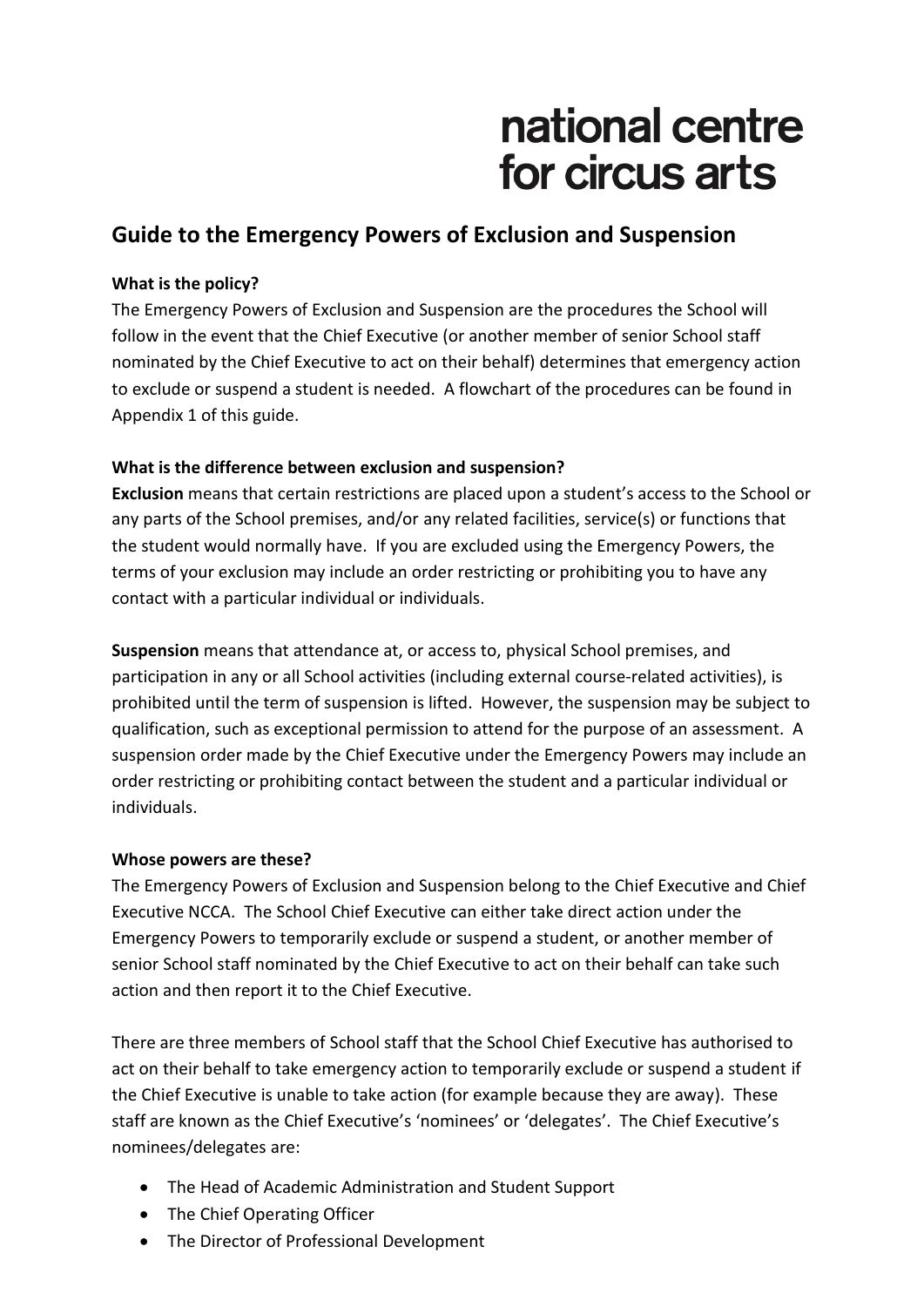Ultimately, because the School Chief Executive owns these powers, if one of the above members of staff uses them, this is known as 'using the delegated powers' and they must report their use to the Chief Executive.

# **When might the Emergency Powers be used?**

Such action is only taken when the School Chief Executive (or one of the nominated staff as set out above) has a reasonable belief that there is good reason to do so. A risk assessment will normally be completed to determine whether the Emergency Powers are needed if someone raises a concern relating to a student's wellbeing and/or conduct, whether in NCCA or somewhere else, which staff feel might pose a potential or actual threat to:

- the safety, security, health, wellbeing, good order or reputation of you, and/or
- the safety, security, health, wellbeing, good order or reputation of anyone else (including your School, an external organisation or placement provider, members of the public)

A list of examples of occasions where there might be reasons to take emergency action under these powers is outlined below:

- A student is considered a danger to them self or others;
- A student might have seriously breached the published School Code of Behaviour and/or Student Code of Conduct and/or any other applicable code of conduct (eg a code of conduct belonging to a placement provider);
- A student presenting with urgent critical 'support through studies' concerns (e.g. such that their health or other circumstance is preventing them from being fit to study);
- A student for whom a criminal charge is pending, or who is the subject of police investigation;
- Where a previously undisclosed relevant criminal conviction comes to light;
- A student who is the subject of an allegation of misconduct;
- Where there is an identified need to protect the health and safety and/or property of the student and/or the School community.

The above list gives examples of when action under the Emergency Powers might be needed. However, there may be situations which aren't listed above but which the School determines require action under the Emergency Powers to be taken. Please note therefore that the list above is only indicative as it cannot cover every possible scenario.

# **How long can a student be excluded/suspended for?**

If a student is excluded or suspended under the Emergency Powers, this will normally be for a maximum period of 28 days in the first instance. In exceptional circumstances, the exclusion/suspension may be longer, but a review will normally take place within 3 months.

The student will be informed of the length of time they are initially excluded or suspended for, and this will be reviewed by the Chief Executive/their nominee before the end of the exclusion/suspension period who will determine whether or not it can be lifted, or whether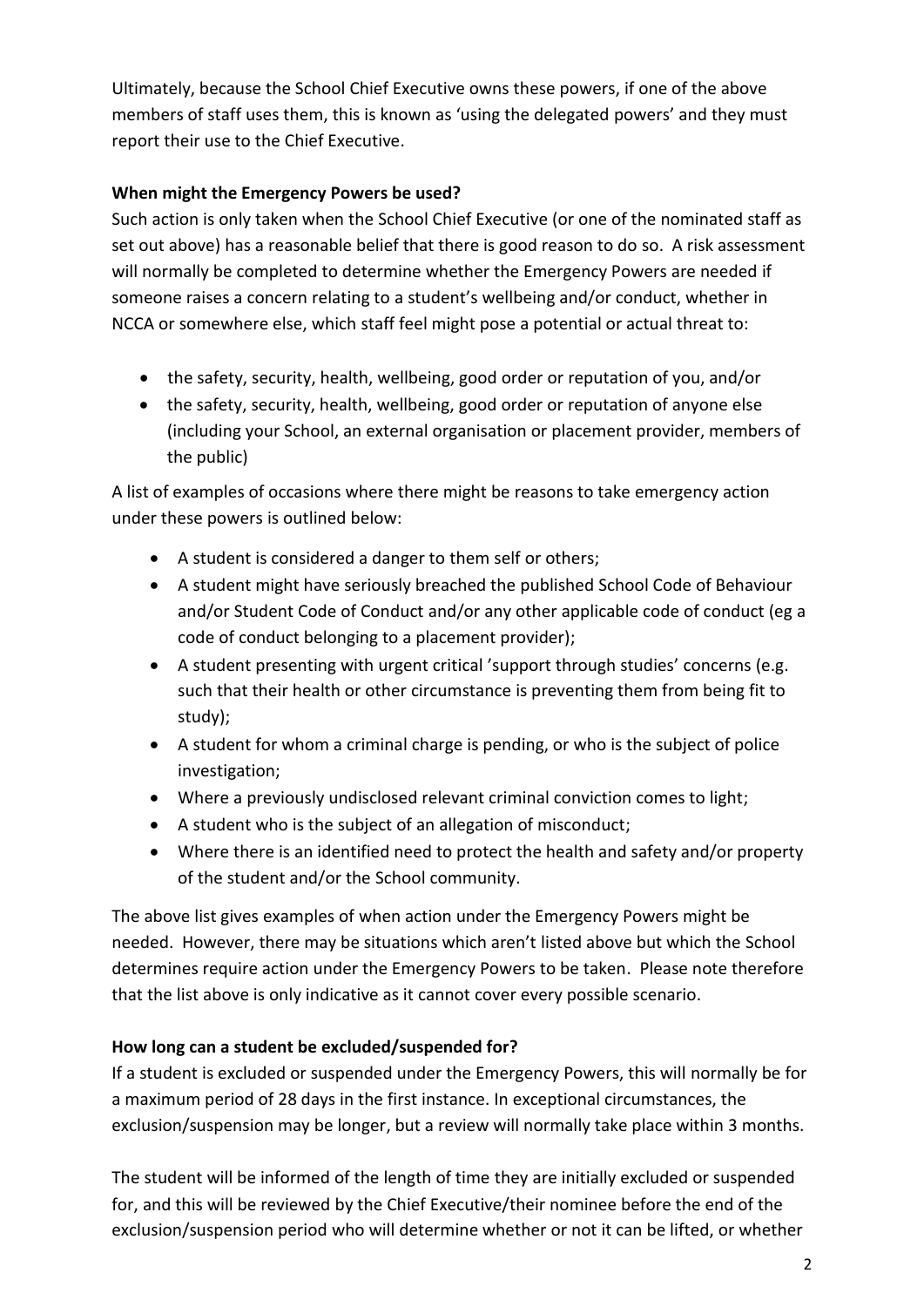it needs to be extended. Students will be notified in writing both of the dates of any reviews and of the outcomes of these reviews. In all cases students will be formally informed in writing of the reason(s) for their exclusion or suspension, normally within 3 working days of initial notification of the exclusion/suspension.

### **Do students have the right to respond to their exclusion or suspension?**

Yes. Following a decision that an exclusion or suspension under the Emergency Powers is necessary, the Chief Executive/their nominee will formally write to the student. That letter will set out the reason(s) for the exclusion/suspension, along with the student's right to submit 'written representations'.

## **What are written representation?**

Written representations means a written statement from a student (plus any supporting evidence or documentation) with any points or information that they want the Chief Executive/their nominee to consider when they come to review the exclusion/suspension. Details of how to make written representation will be provided in the formal letter from the Chief Executive/Nominee confirming the emergency action.

In the event that an emergency exclusion/suspension is extended, the student has the right to submit further written representations to the Chief Executive/their nominee for consideration.

# **What happens after the review of an emergency exclusion/suspension?**

Following the review of the initial period of exclusion/suspension, the Chief Executive or their nominee will determine if the exclusion/suspension can be lifted, or whether it needs to be extended. Students will receive a formal letter from the Chief Executive/their Nominee setting out the decision once the review has been completed.

If the period of emergency exclusion/suspension is lifted, that is the end of the matter. Generally, all records relating to the emergency exclusion/suspension will be retained securely on a student's file for the duration of their programme of study, and will be kept for no longer than 6 months after the date the student has graduated.

If the period of emergency exclusion/suspension is extended, the student will receive a formal letter from the Chief Executive/their nominee that sets out the following:

- The new period of extended exclusion/suspension
- The reason(s) for the extension to the initial period
- Details of when the extended exclusion/suspension period will next be reviewed
- Information about the right to submit further written representations

#### **Is an exclusion or suspension under the Emergency Powers disciplinary action?**

No. Exclusion or suspension under this policy is not a disciplinary measure and is not part of the School's Non-Academic Misconduct Procedures.

There may be cases where a student who is excluded or suspended under this policy also faces an allegation of possible misconduct. In such cases, the fact that the student has been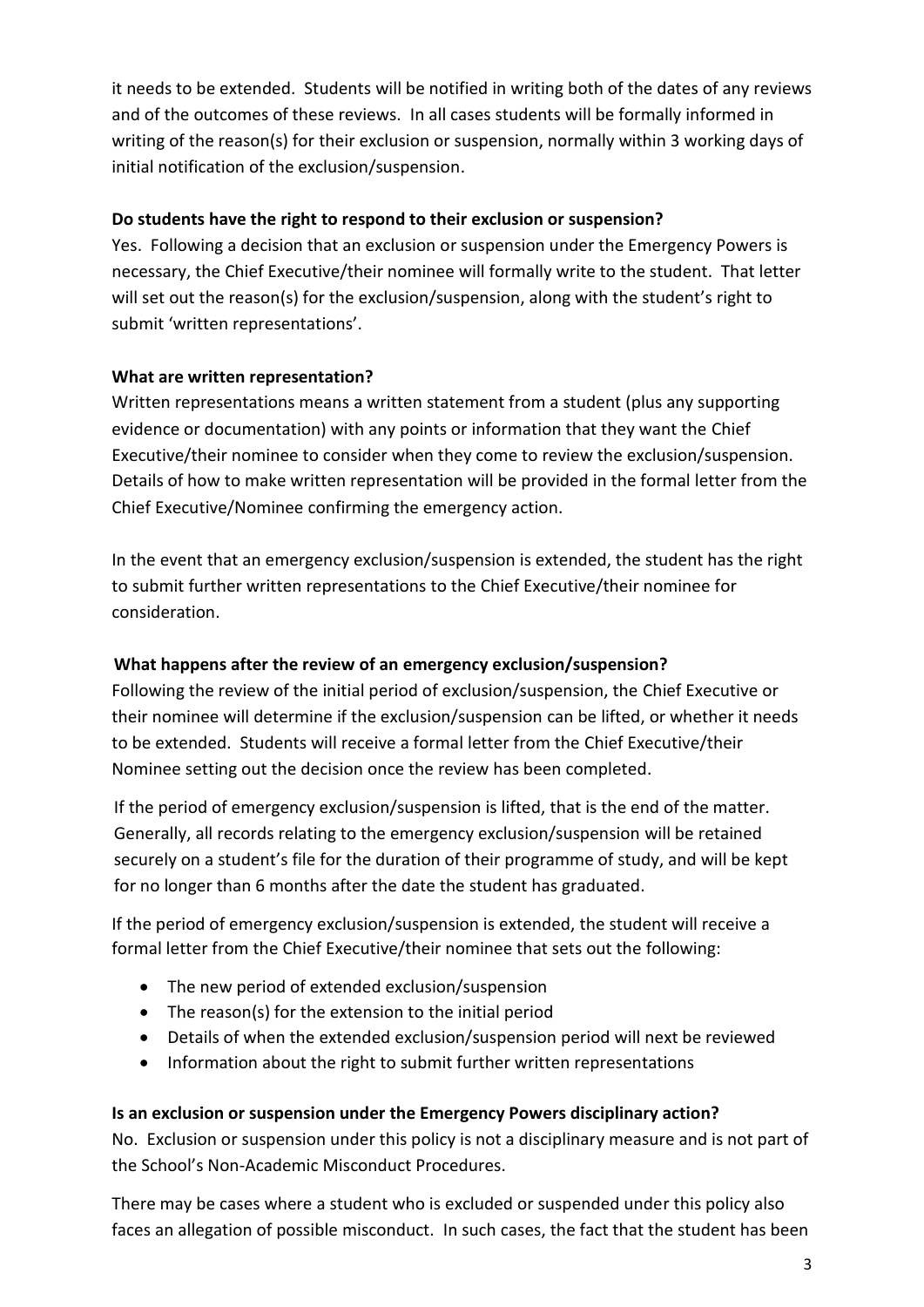excluded/suspended under the Emergency Powers will not in any circumstances be taken into consideration as part of the misconduct case. However, any written submissions the student makes to the Chief Executive/their nominee may be referred for consideration under the misconduct procedures, if the student is facing allegations of possible misconduct and their written submission is of material relevance to the alleged misconduct case.

#### **Can the Emergency Powers be used if other procedures are instigated/ongoing?**

The Emergency Powers may also be used in conjunction with procedures under other policies, such as the Non-Academic Misconduct Policy & Procedures or the Support Through Studies Policy. They may be used before other procedures are started, or they may be used whilst other procedures are already ongoing. For example, emergency action may be taken to exclude or suspend a student using the Emergency Powers either before any Support Through Studies procedures are started, or even where a student is already undergoing formal Support Through Studies procedures.

At the time of making a decision to exclude or suspend a student under the Emergency Powers, the Chief Executive/their nominee may also refer a student into the Support Through Studies procedures, in order to provide the best opportunity to support them.

#### **What does 'without prejudice' mean?**

All action taken under the Emergency Powers is 'without prejudice'. This means, for example, that where a student has been excluded or suspended under the Emergency Powers and they are referred into the Non-Academic Misconduct Procedures, the fact that they have been excluded/suspended will not have any bearing on the potential case of misconduct that is considered and will not be taken into account.

#### **Who can students talk to about their exclusion/suspension under the Emergency Powers?**

In all cases, the student will be assigned a designated member of School staff with whom they can communicate throughout the course of their exclusion/suspension, for any Schoolrelated queries.

#### **What is Emergency Permanent Exclusion?**

In highly exceptional circumstances where the Chief Executive deems that the risk of a student remaining a student of the School is untenable, they may decide to withdraw student status from the student under this policy, which is known as 'Emergency Permanent Exclusion'. In this event, the Chief Executive/their nominee will write to the student to notify them of this decision, and the student has the right to make appeal against this decision within 14 days of the date of the letter. An appeal must be made under one or more of the specific grounds of appeal. For further information, see Sections 7 and 8 of the Policy.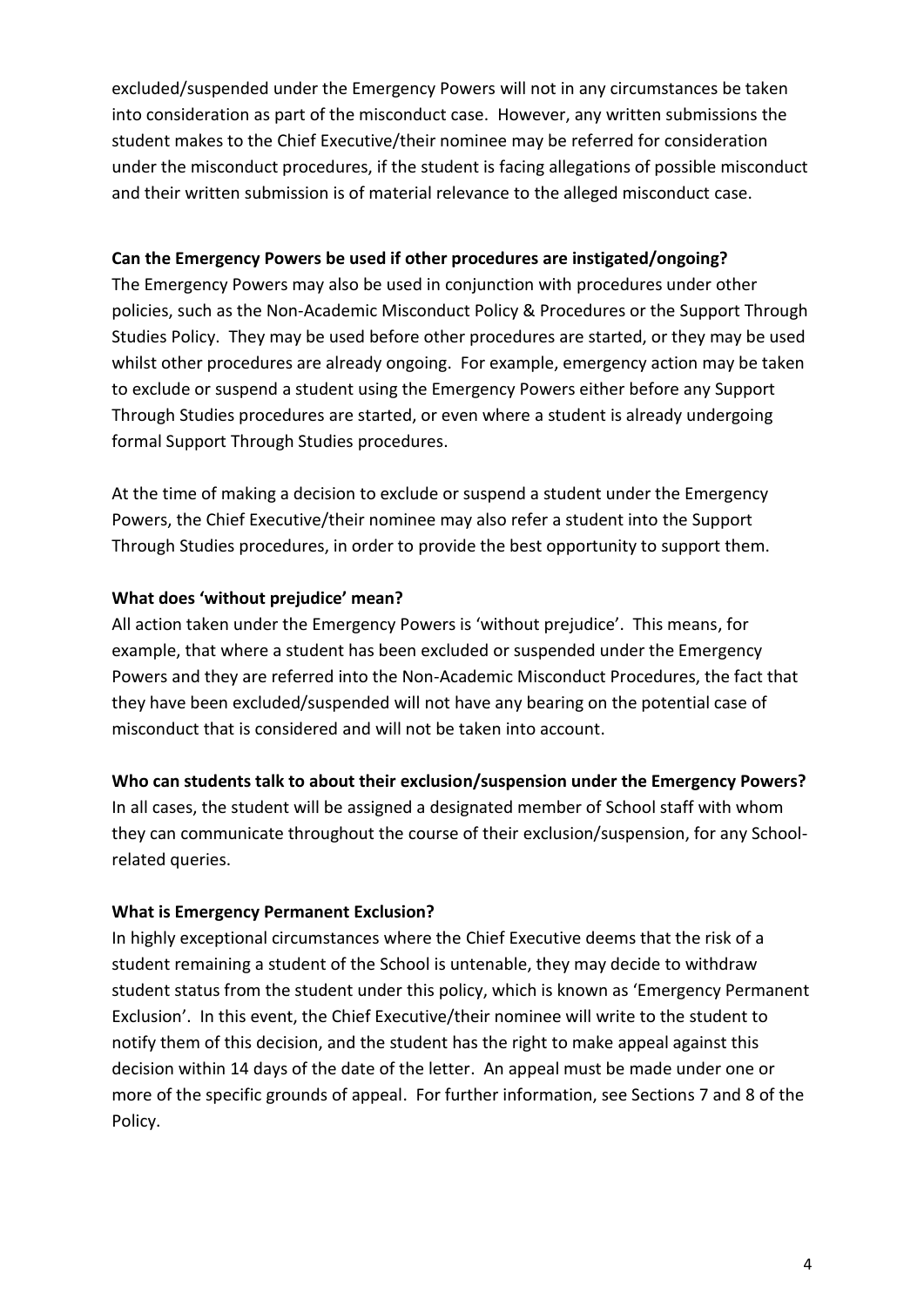# **What are the procedures?**

| <b>EXPLANATION OF PROCEDURE</b>                                                                                                                                                                                                                                                                                                                                                                                                                                                                                                                                                                                                                                                                                                                                                                                                                                                                                                                                                                                                                                                                                                                                                                                                                                                        |
|----------------------------------------------------------------------------------------------------------------------------------------------------------------------------------------------------------------------------------------------------------------------------------------------------------------------------------------------------------------------------------------------------------------------------------------------------------------------------------------------------------------------------------------------------------------------------------------------------------------------------------------------------------------------------------------------------------------------------------------------------------------------------------------------------------------------------------------------------------------------------------------------------------------------------------------------------------------------------------------------------------------------------------------------------------------------------------------------------------------------------------------------------------------------------------------------------------------------------------------------------------------------------------------|
|                                                                                                                                                                                                                                                                                                                                                                                                                                                                                                                                                                                                                                                                                                                                                                                                                                                                                                                                                                                                                                                                                                                                                                                                                                                                                        |
| On learning of concerns, the School Chief Executive (or their nominee)<br>$\bullet$<br>will decide whether emergency action under the Emergency Powers is<br>needed.<br>A risk assessment (Appendix 3 to the Policy) is normally undertaken<br>and signed off by two members of School staff, one of whom may be<br>the Chief Executive.                                                                                                                                                                                                                                                                                                                                                                                                                                                                                                                                                                                                                                                                                                                                                                                                                                                                                                                                               |
| A Record of Decision Form (Appendix 4 to the Policy) will then be<br>completed. The form will be completed either by a member of School<br>senior staff, and then signed off by the Chief Executive/their nominee,<br>or by the Chief Executive in consultation with a member of School<br>senior staff.<br>This helps the Chief Executive (or their nominee) to determine the right<br>course of action, and to identify any particular considerations, student<br>support needs and/or associated risks. It also helps the School to have<br>a clear record of the decision-making process.                                                                                                                                                                                                                                                                                                                                                                                                                                                                                                                                                                                                                                                                                          |
| Verbal/Initial notification of the decision<br>If the decision is that a student should be excluded or suspended under<br>the Emergency Powers, they will normally be told in person (referred<br>to in the policy as 'verbal notification') as soon as possible after the<br>decision. They may be asked to leave the School premises<br>immediately.<br>Where the decision to impose an exclusion or suspension under the<br>Emergency Powers is communicated verbally, the School will confirm<br>this decision briefly in writing normally the same day.<br><b>Formal notification of the decision</b><br>Within three working days of the initial notification of the decision to exclude<br>or suspend a student under the Emergency Powers, the student will receive a<br>formal letter from the Chief Executive/their nominee, which will set out the<br>following:<br>The length (the period) of the exclusion or suspension<br>The reasons for the decision to exclude or suspend, plus any conditions<br>$\bullet$<br>the student must follow<br>Information about the right to submit written representations for<br>$\bullet$<br>consideration, and how to do so<br>Information about when a review of the emergency<br>$\bullet$<br>exclusion/suspension will take place |
|                                                                                                                                                                                                                                                                                                                                                                                                                                                                                                                                                                                                                                                                                                                                                                                                                                                                                                                                                                                                                                                                                                                                                                                                                                                                                        |

The table below sets out the procedures under the policy.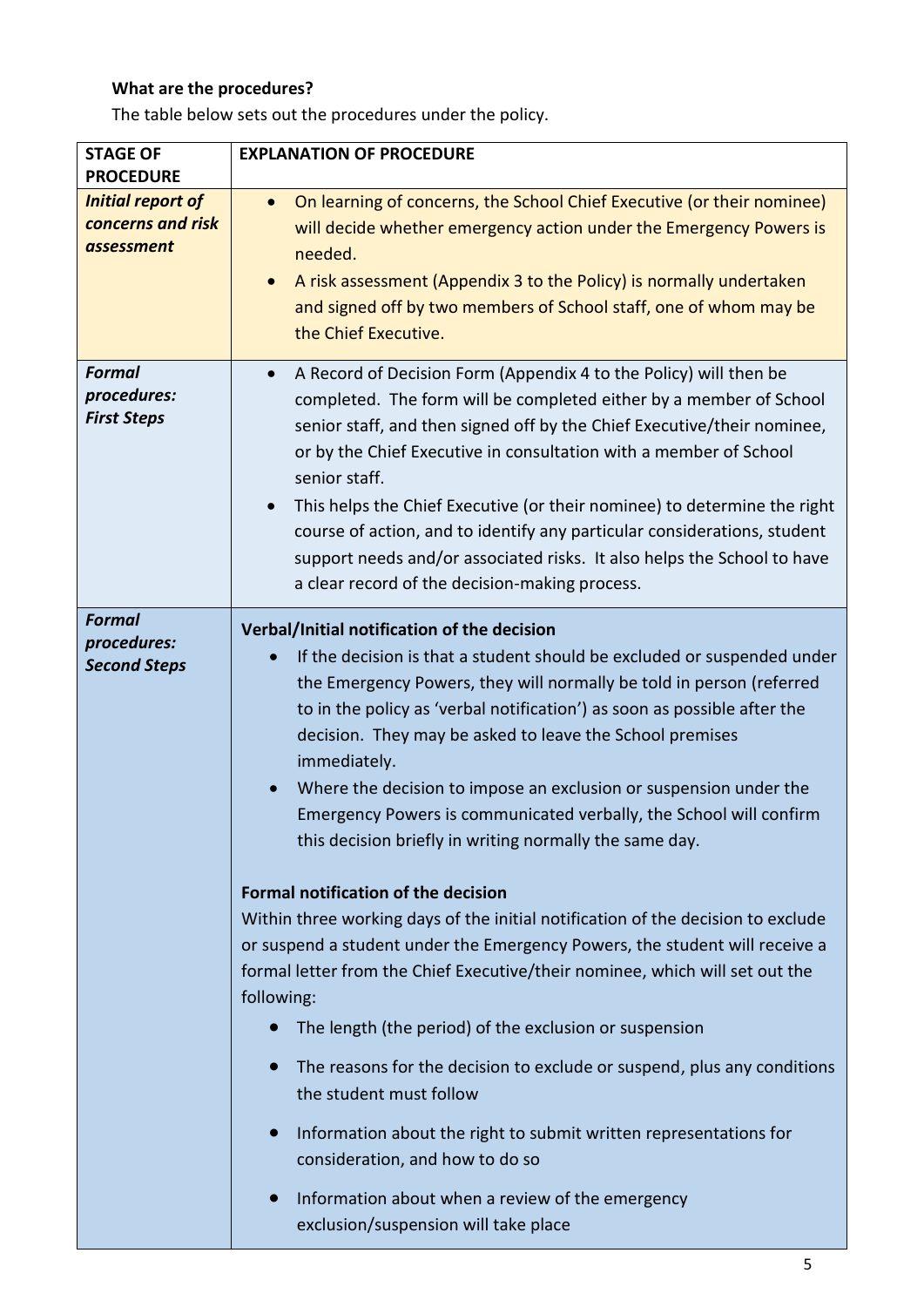|                                                          | Notification, if relevant, of referral into any other School procedures<br>(eg Support Through Studies; Non-Academic Misconduct)<br>Information about available support (including external support).                                                                                                                                                                                                                                                                                              |
|----------------------------------------------------------|----------------------------------------------------------------------------------------------------------------------------------------------------------------------------------------------------------------------------------------------------------------------------------------------------------------------------------------------------------------------------------------------------------------------------------------------------------------------------------------------------|
| <b>Review / Written</b><br><b>Representations</b>        | The student's case will be reviewed by the Chief Executive/their nominee<br>before the end of the exclusion/suspension period to determine whether it<br>can be lifted or whether it is necessary to extend the period. Any written<br>representations submitted by the student will be considered by the Chief<br>Executive when they undertaken their review.                                                                                                                                    |
|                                                          | If the Chief Executive/their nominee is satisfied that the level of risk that led to<br>the initial period of exclusion/suspension is satisfactorily low or no longer<br>relevant, they will lift the extension and that is the end of these procedures.                                                                                                                                                                                                                                           |
|                                                          | If the Chief Executive/their nominee determines that emergency action under<br>these procedures is still necessary, the period will be extended. The Chief<br>Executive/their nominee will determine the length of the extended period<br>according to the circumstances of the case.                                                                                                                                                                                                              |
|                                                          | Even where a long period of extended exclusion or suspension is put in place,<br>this will be reviewed normally within 56 days.                                                                                                                                                                                                                                                                                                                                                                    |
|                                                          | In this event the student can submit additional written representations for<br>consideration. These will be considered in this further review. The Chief<br>Executive/their nominee may consider these along with the earlier written<br>representations.                                                                                                                                                                                                                                          |
|                                                          | The Chief Executive/their nominee will write to the student to confirm the<br>decision following the review.                                                                                                                                                                                                                                                                                                                                                                                       |
| <b>Emergency</b><br><b>Permanent</b><br><b>Exclusion</b> | In highly exceptional circumstances, such as a student going to prison or<br>becoming too unwell to study at the School, the Chief Executive may decide<br>that they should have their student status withdrawn and will instigate an<br>Emergency Permanent Exclusion. The student will receive a letter informing<br>them of this, and their right of appeal. If no appeal is received within 14 days<br>of the date of the letter, the School will withdraw student status from the<br>student. |
| <b>Right Of Appeal</b>                                   | In the event of an Emergency Permanent Exclusion, the student has the right<br>to appeal against this decision under one or more of the following grounds:                                                                                                                                                                                                                                                                                                                                         |
|                                                          | a) There has been procedural irregularity i.e. that some rules or<br>procedures were not applied correctly;                                                                                                                                                                                                                                                                                                                                                                                        |
|                                                          | b) The decision(s) is/are unreasonable and/or the sanction or outcome<br>disproportionate;                                                                                                                                                                                                                                                                                                                                                                                                         |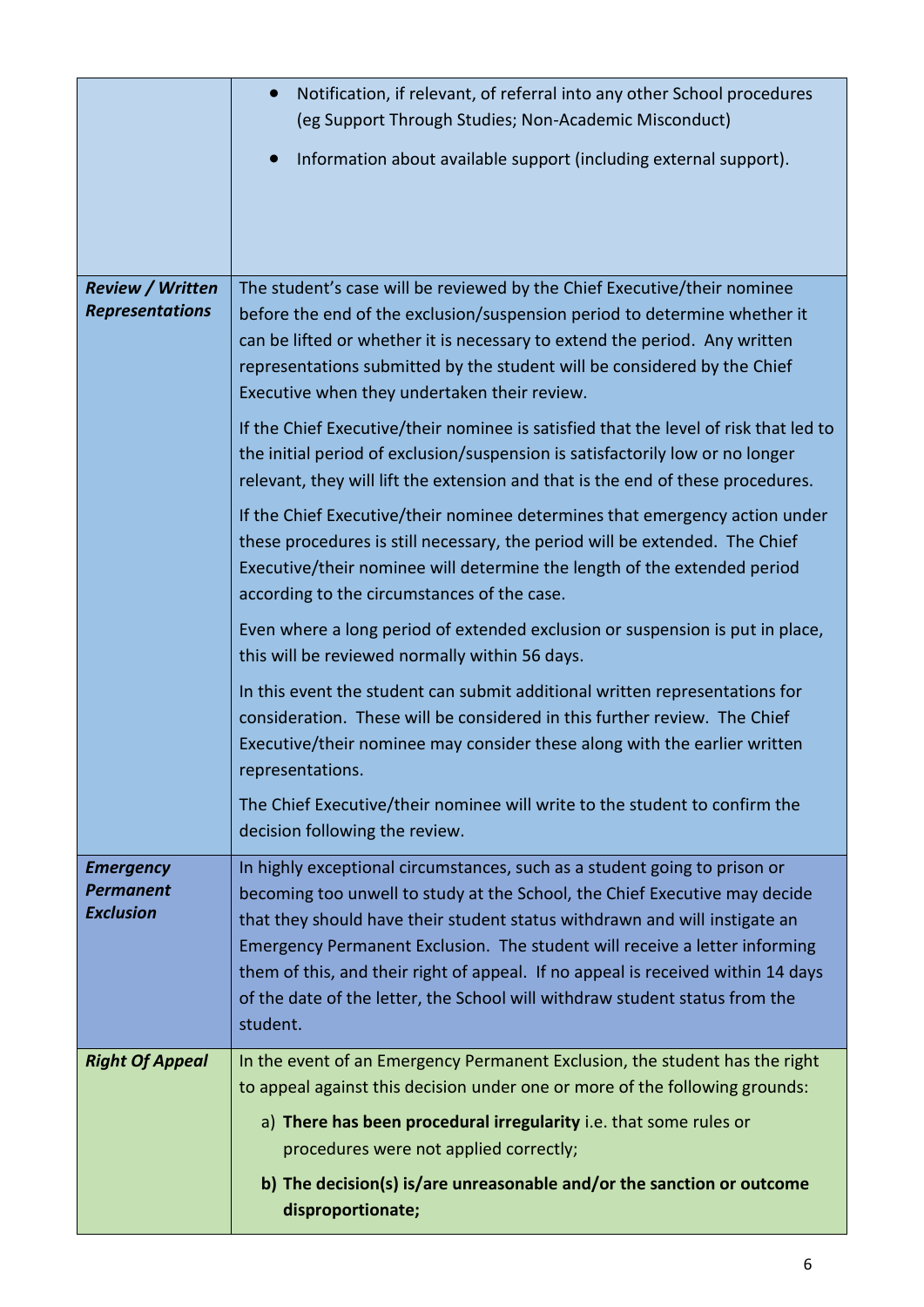| c) There is new evidence that is also material to the case, which the<br>student can demonstrate was for good reason not previously available,<br>and sufficient evidence remains that this warrants further<br>consideration.                                                                                          |
|-------------------------------------------------------------------------------------------------------------------------------------------------------------------------------------------------------------------------------------------------------------------------------------------------------------------------|
| An appeal should be made using the Emergency Powers Appeal Form<br>(Appendix 5 to the Policy) within 14 days of the date of the letter that notifies<br>the student of the decision that the School has decided to impose Emergency<br>Permanent Exclusion.                                                             |
| On receipt of an appeal, the School will screen it to see whether it has been<br>submitted by the deadline and whether it has been made under one or more<br>of the grounds of appeal.                                                                                                                                  |
| If it has been submitted in time and has been made under one or more of the<br>appeal grounds, it will be forwarded to the Appeal Reviewer (normally the<br>Chair of the School Board of Governors) who will determine whether it should<br>be upheld. An Appeal Outcome Letter will be issued normally within 21 days. |
| At the end of the procedure, a Completion of Procedures Letter will be issued.                                                                                                                                                                                                                                          |